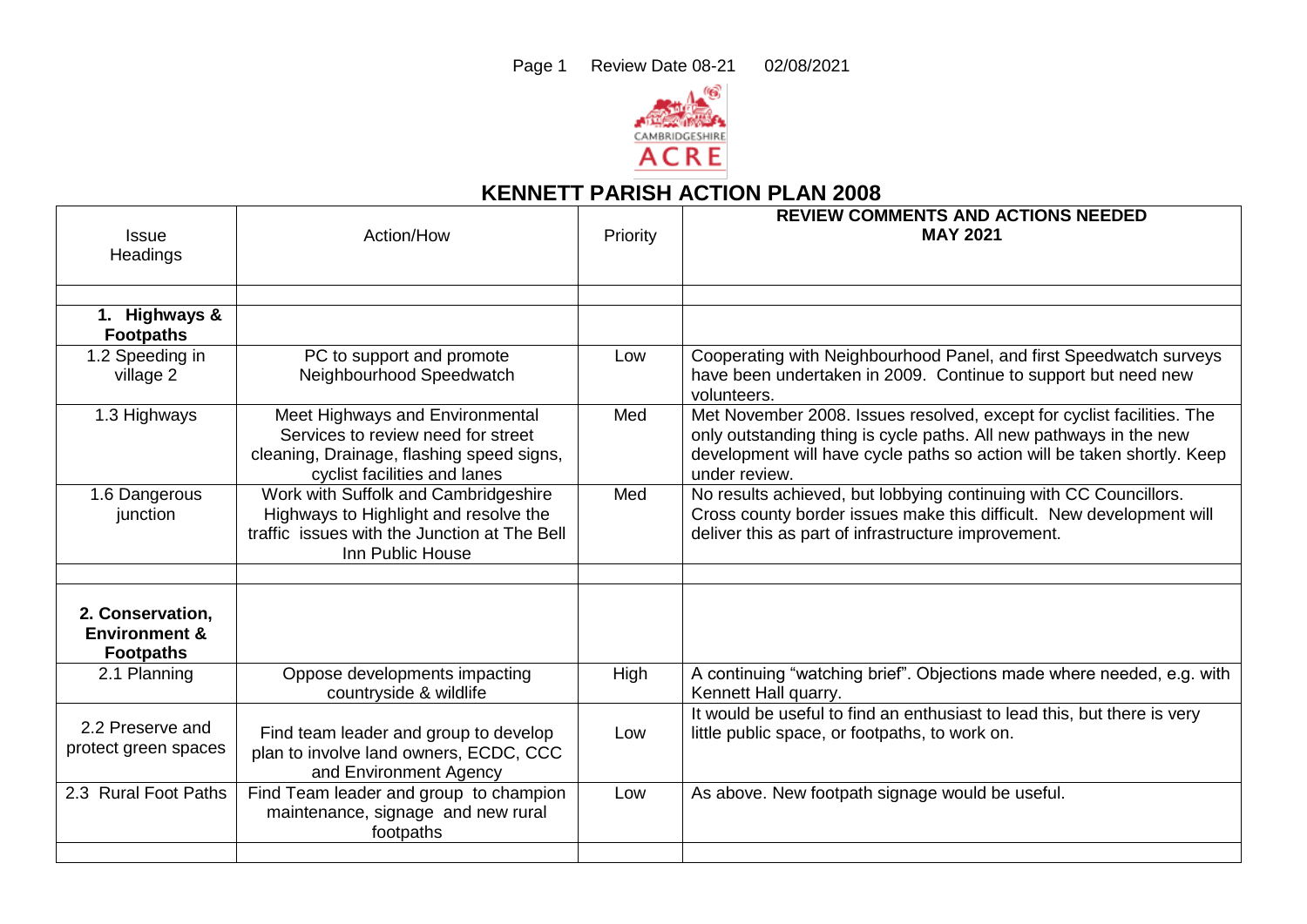| 4. Youth                                          |                                                                                                               |     | <b>REVIEW COMMENTS AND ACTIONS NEEDED</b><br><b>OCTOBER 2009</b>                                                                                                                           |
|---------------------------------------------------|---------------------------------------------------------------------------------------------------------------|-----|--------------------------------------------------------------------------------------------------------------------------------------------------------------------------------------------|
| 4.1. Youth<br>Club/Group                          | Review need. Set Up and seek external<br>funding. Facilitate communications with<br>youth group via web site. | Low | Little progress. Plans are to provide street lighting requested by Youth<br>Group. Review after CIL money received from new development.                                                   |
| 4.2 Teenage<br><b>Shelter</b>                     | Review needs. Find external funding                                                                           | Med | Playing Field Association state there is no need or demand. Review<br>after CIL money received from new development.                                                                       |
| 5. Community<br><b>Safety</b>                     |                                                                                                               |     |                                                                                                                                                                                            |
| 5.1 Improve Street<br>Lighting in Station<br>Road | Consult on precise locations in public<br>meeting.                                                            | Med | Meetings held with EDF for at least 2 new lights near Playing Field.<br>Estimates awaited. There is a need for grants for lights. Review after<br>CIL money received from new development. |
| 5.2 Policing                                      | Publicise Police surgeries, speeding and<br>ASB concerns                                                      | Med | Web site publicity. Consult at Neighbourhood Panels on lack of (or<br>need for) surgeries. Kennett takes active participation at<br>Neighbourhood Panels                                   |
| 5.3 Revitalise<br>Neighbourhood<br>Watch scheme   | Launch with PCSO, Scheme Leader                                                                               | Low | No action. Review need.                                                                                                                                                                    |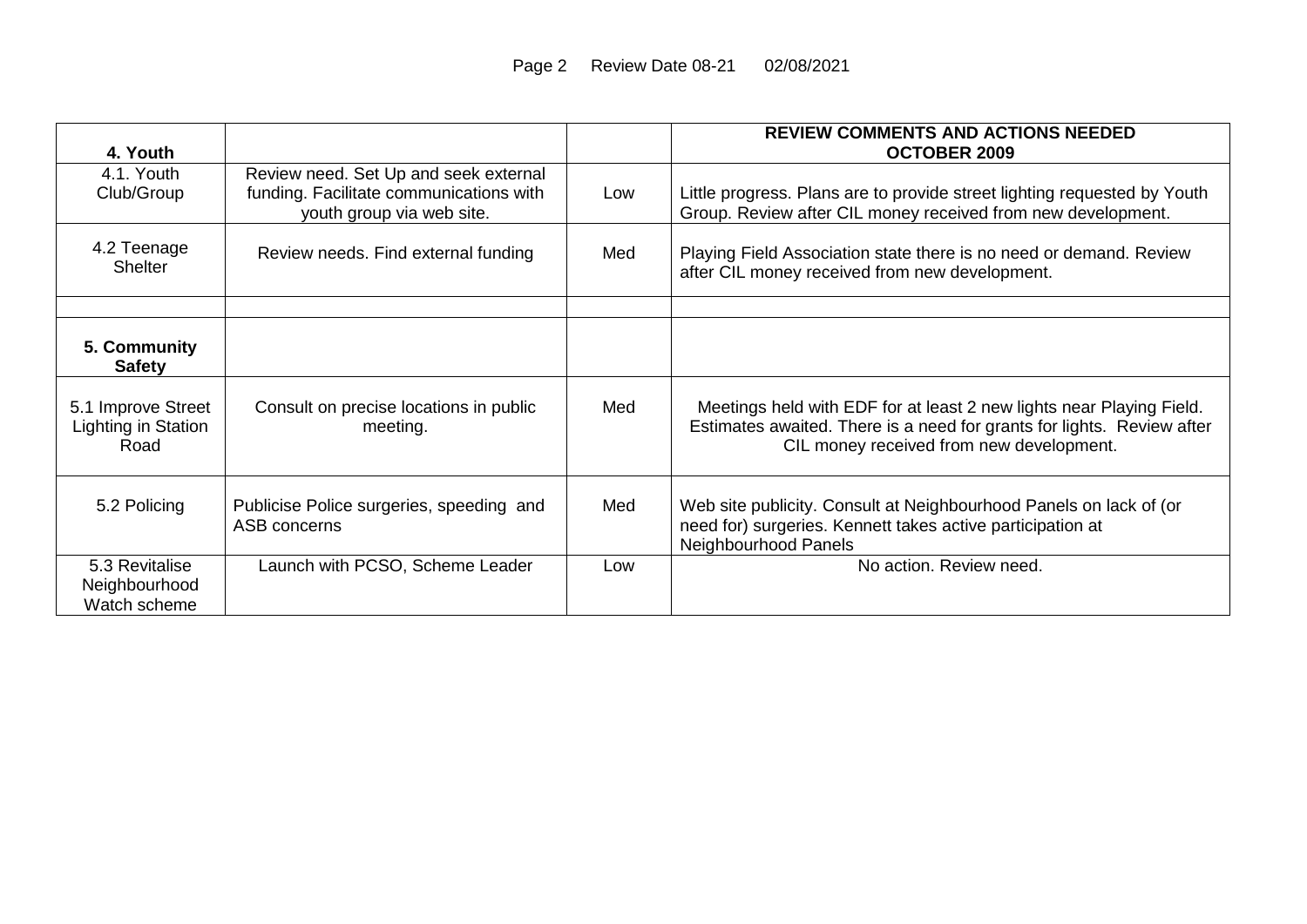| 6. Transport                    |                                                                                                                                             |      | <b>REVIEW COMMENTS AND ACTIONS NEEDED</b><br><b>OCTOBER 2009</b>                                                                                                 |
|---------------------------------|---------------------------------------------------------------------------------------------------------------------------------------------|------|------------------------------------------------------------------------------------------------------------------------------------------------------------------|
| 6.1 Train Services              | Communicate Parish Plan results to<br><b>Network Rail</b>                                                                                   | High | No comment from Network Rail. Keep this under review as these<br>improvements will be requested after Reserved Matters Application<br>for new development        |
| 6.2 Station Upgrade,<br>parking | Seek planning opportunities                                                                                                                 | Low  | Continue to monitor opportunities, esp. at Banks Grain site. Keep<br>this under review as Station Car Park will be delivered with phase 1<br>of new development. |
| 7. Education                    |                                                                                                                                             |      |                                                                                                                                                                  |
|                                 |                                                                                                                                             |      |                                                                                                                                                                  |
| 8. Business                     |                                                                                                                                             |      |                                                                                                                                                                  |
| 8.1 Local Shop                  | PC to monitor opportunities for one                                                                                                         | Low  | Continue to monitor opportunities. Keep this under review as shop<br>will be delivered with phase 1 of new development.                                          |
| 9. Housing                      |                                                                                                                                             |      |                                                                                                                                                                  |
| 9.1 Planning                    | Restrict Building to current "infill policy".<br>Support single dwellings in controlled<br>locations & redevelopment of brownfield<br>sites | High | Keep under review                                                                                                                                                |